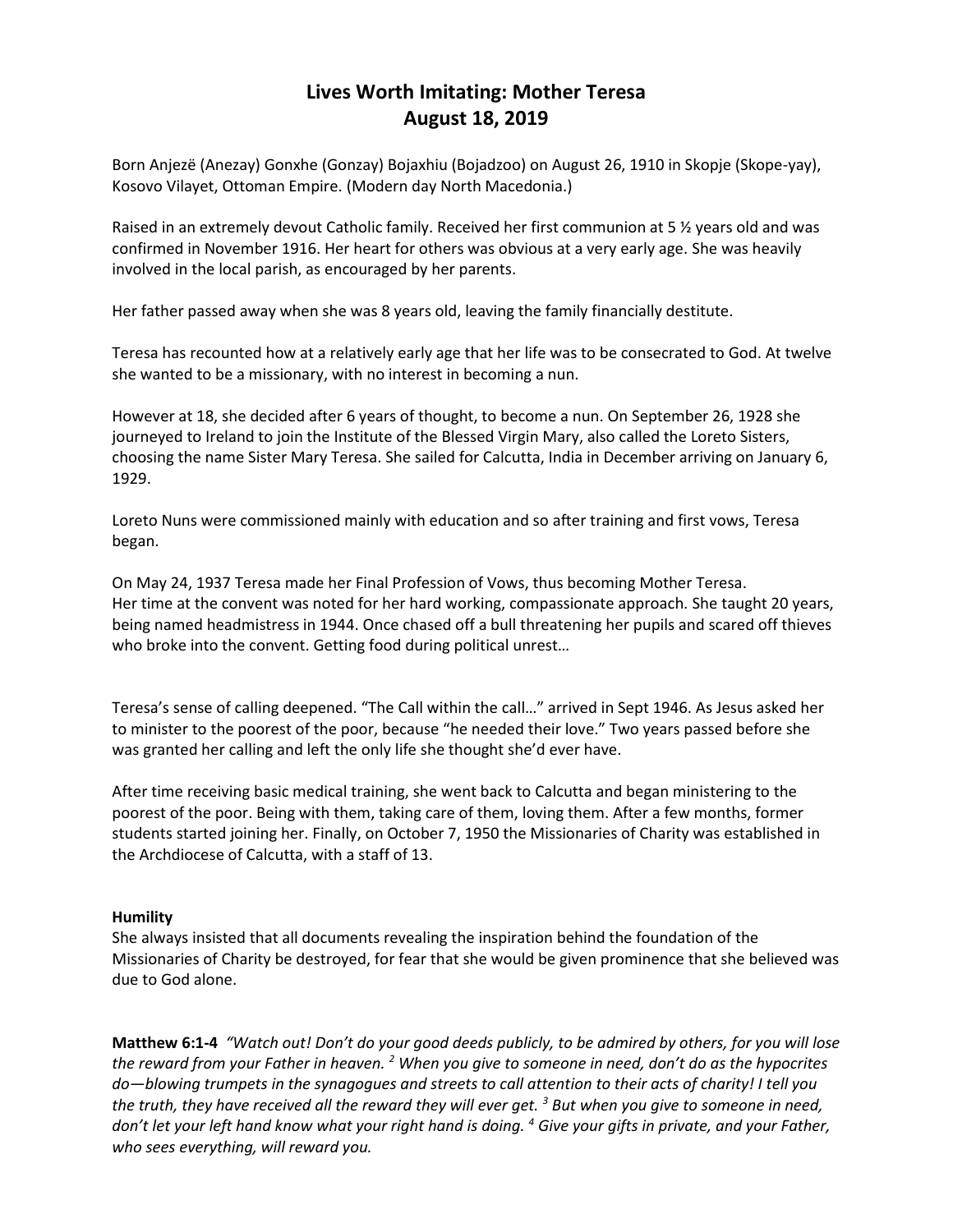The heart comes into question here.

*"I am not humble even now – but at least I desire to become – and humiliations are my sweetest sweets…"*

## **Do we embrace moments of humility or ignore them?**

What it would be like if we saw these moments as the dessert of life? It sounds completely backwards, but that sounds like Jesus…

## **Humility is the start of being able to be used by God.**

I sometimes grow frustrated with how little I seem to be used by God, how I desperately want him to have more control over me and what I do, and who I help, but can't seem to pull the trigger. Until I look at Mother Teresa…

## **Compassion**

Matthew 9:35-37 (NLT)

<sup>35</sup> Jesus traveled through all the towns and villages of that area, teaching in the synagogues and announcing the Good News about the Kingdom. And he healed every kind of disease and illness. <sup>36</sup> When he saw the crowds, he had compassion on them because they were confused and helpless, like sheep without a shepherd.  $37$  He said to his disciples, "The harvest is great, but the workers are few.

## **Compassion cannot exist without humility.**

Philippians 2

## **Compassion means entering into another's life.**

One cannot be compassionate if they refuse to enter into another's life. -The striking qualities of Mother Teresa.

Mother Teresa continued to open centers to handle nearly any issue you could think of. By the 1960's the Missionaries of Charity had gone international. Her fame spread during this time, culminating with the Nobel Peace Prize in 1979.

Health issues of the 1980's…

Died on September 5, 1997. She was given a state funeral.

At the time of her passing the 13 member mission she started with had 4,000 sisters and an associated brotherhood of 300 members operating 610 missions in 123 countries.

Mother Teresa was beatified on Oct. 19, 2003 and canonized Sept. 4, 2016.

Criticism…

#### **Surrender**

"Drink the chalice to the last drop."

She knew that God loved her and that his will for her would always be an expression of that unfailing love.

There is an area in our lives that God has called us to use. It is the way we can best reach into people's lives, and so often, we lack the humility to do it.